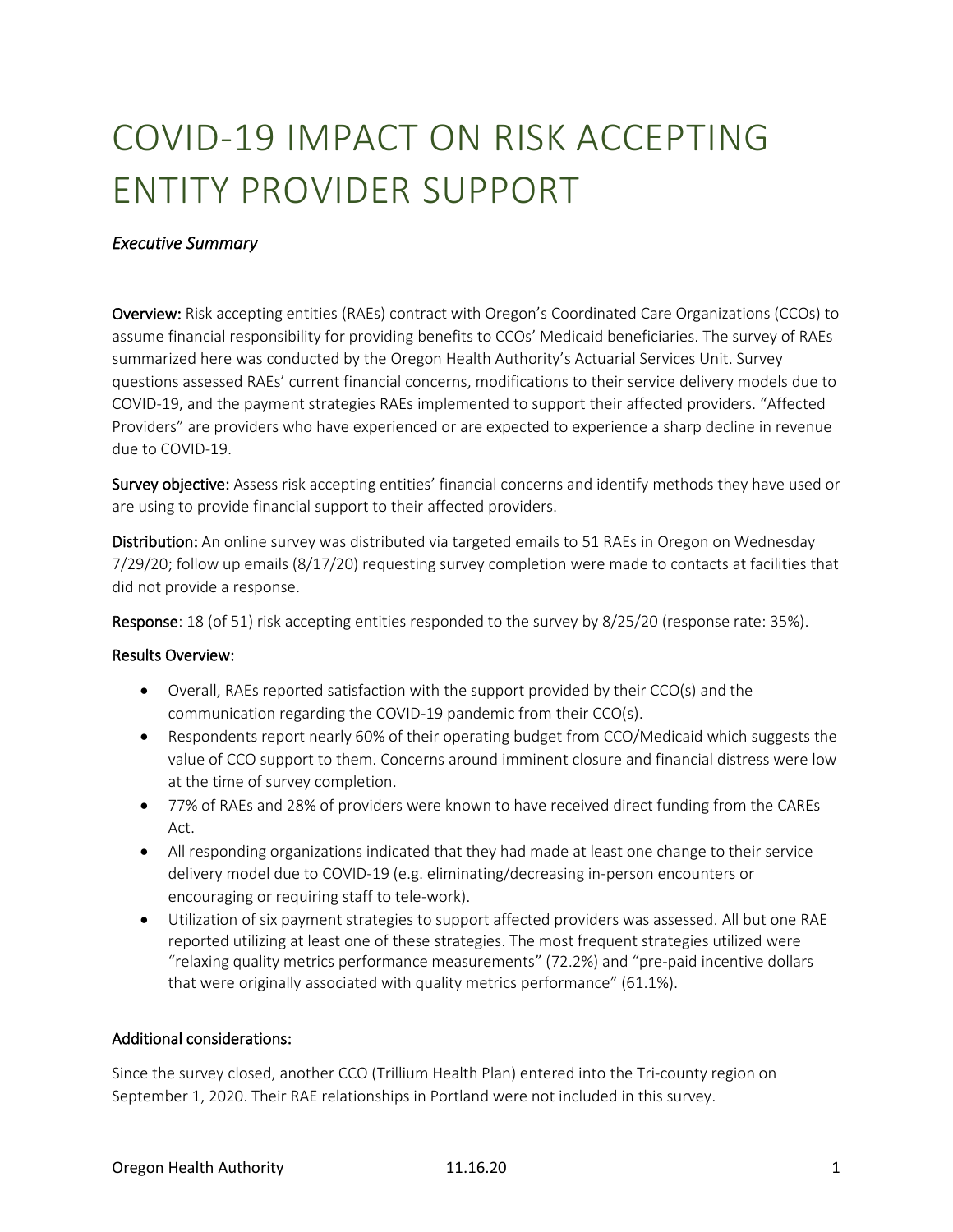## Methods & Results

#### *Distribution*

An online survey was distributed via targeted emails to ~50 risk accepting entities in Oregon on Wednesday 7/29/20; follow up emails (8/17/20) requesting survey completion were made to contacts at facilities that did not provide a response.

Survey questions assessed current financial concerns, modifications to service delivery models, and payment strategies RAEs had implemented to support providers.

#### *Respondents*

Responses represent the 18 RAEs which completed the survey between 7/29/20 and 8/25/20. The table below shows the breakdown of RAEs by organization category.

The survey responses showed geographic representation from RAEs with physical locations throughout the state. Responding RAEs reported locations in all but five of Oregon's 36 counties

(see map). Note—small numbers of responses do not allow stratification of results by geographical region.

| <b>Organization Category</b>                    | n             |
|-------------------------------------------------|---------------|
| <b>Physician Services</b>                       | 1             |
| <b>Behavioral Health Services</b>               | 5             |
| <b>Hospital and Physician Services</b>          | 3             |
| <b>Physician and Behavioral Health Services</b> | 4             |
| <b>Dental Services</b>                          | $\mathcal{P}$ |
| <b>Non-Emergent Medical Transportation</b>      | 1             |
| <b>Other</b>                                    | 2             |



All CCO's had responses from at least one RAE (Range: 1 - 6). Overall, RAEs reported satisfaction with their CCOs support for their providers and communication regarding the COVID-19 pandemic.



65% of RAEs report they are satisfied or very satisfied with how well their CCO has communicated regarding the COVID-19 pandemic

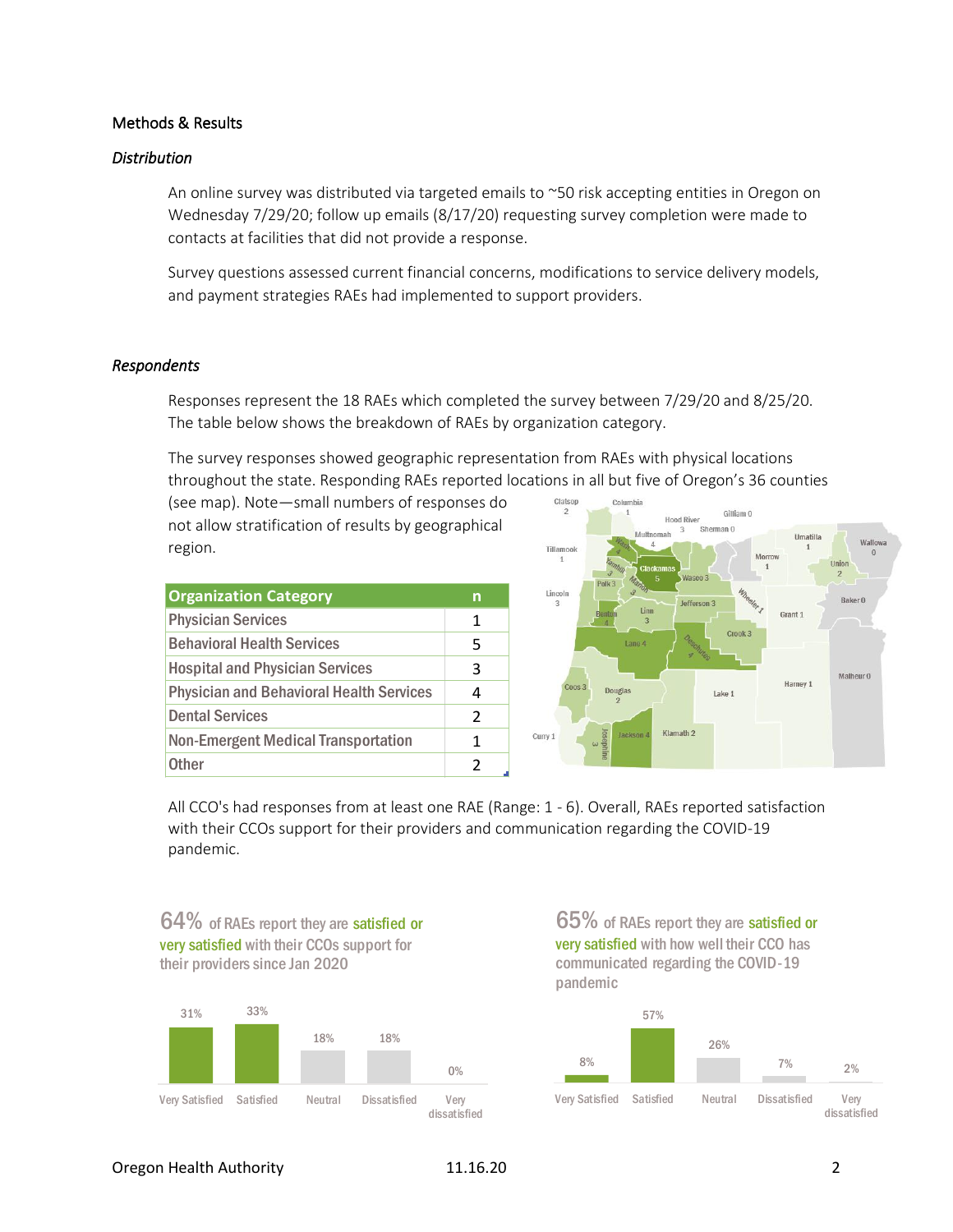## *RAE Funding and Financial Concerns*

On average, RAEs reported nearly 60% of their funding came from Medicaid payers (See figure to right).

At the time of survey completion, only 17% of respondents reported that they or any of their providers risked immediate closure and only 33% reported 60 - 90 day cash flow concerns (charts below).

83% reported they have adequate reserves to continue operating if there were any interruption of funding in the next 12 - 18 months (Chart at bottom of page).





#### Do you have a plan for operating at a reduced capacity if funding were to be interrupted for any reason in the next 12 - 18 months?



Does your organization have adequate reserves to continue operating if there were to be an interruption of funding for any reason in the next 12 - 18 months?

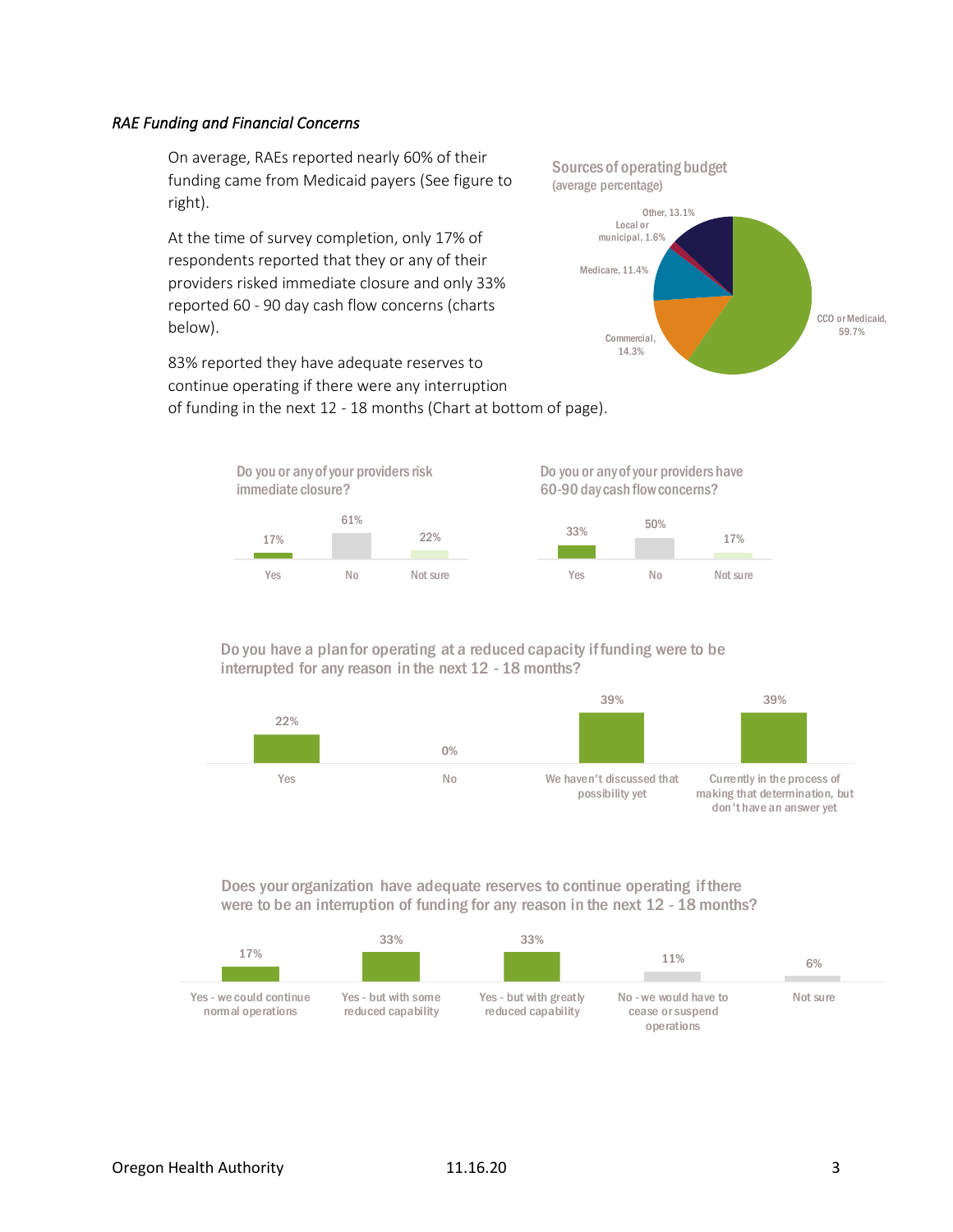# *RAE Funding and Financial Concerns (cont'd)*

## *CARES Act funding:*

72% of RAEs reported receiving direct funding from the CARES Act. Among the 13 respondents that reported receiving funding, the most common types of funding received were Provider Relief Funding (n=9) or PPP (n=5). Other funding received included HRSA (n=2) and SBA (n=1). (Some respondents indicated receiving more than one type of funding, so numbers do not sum to 13). For those that reported a funded amount, it ranged from \$250K to \$123M.

Only 28% of RAEs reported that their providers had received direct funding from the CARES Act, though an additional 22% were unsure whether their providers had received funding.

Note that responses reflect funding received at the time survey was completed (August 2020).



28% of RAEs reported that their providers received direct funding from

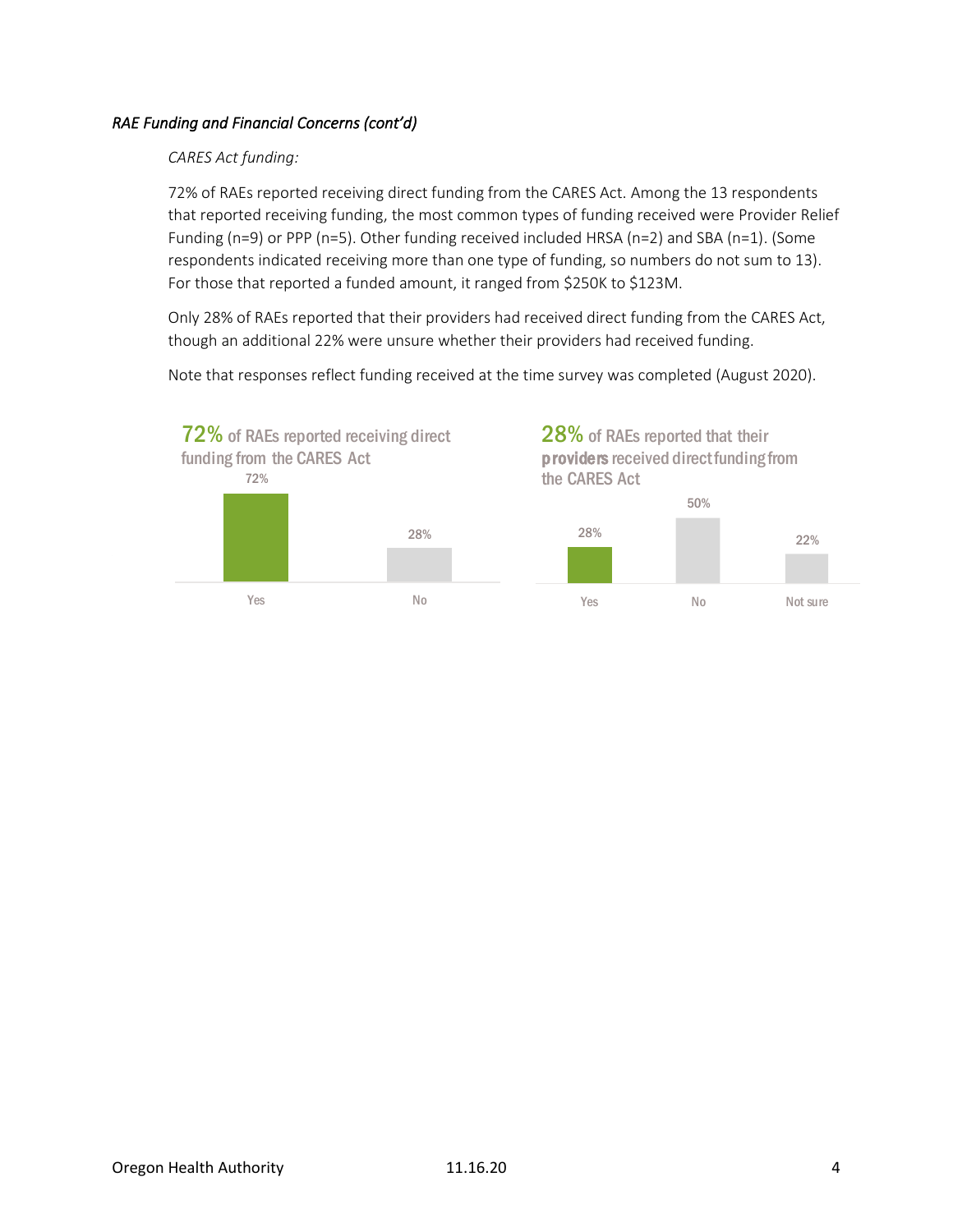## *Service Delivery Model Modifications*

The chart below shows the percentage of the 18 RAEs that reported implementing the listed modifications to their service delivery models due to COVID-19. All responding organizations indicated that they had made at least one of the changes to their service delivery model. Most of these modifications were made in March or April of 2020 and remained in effect at the time of survey completion (August 2020). Most RAEs believe these modifications will be in effect at least through 2020.

# All RAEs reported at least one of the following service delivery model modifications: Percent still in

|      | effect |
|------|--------|
| 100% | 100%   |
| 94%  | 82%    |
| 89%  | 100%   |
| 83%  | 93%    |
| 44%  | 63%    |
| 33%  | 67%    |
|      | 33%    |
|      | 100%   |
|      |        |

Other modifications (open response):

- Infrastructure changes
- The checked answers are on behalf of the health plan. Our network of providers experienced all of these things. Changing hours, changing in-person encounters, change to service delivery model, etc.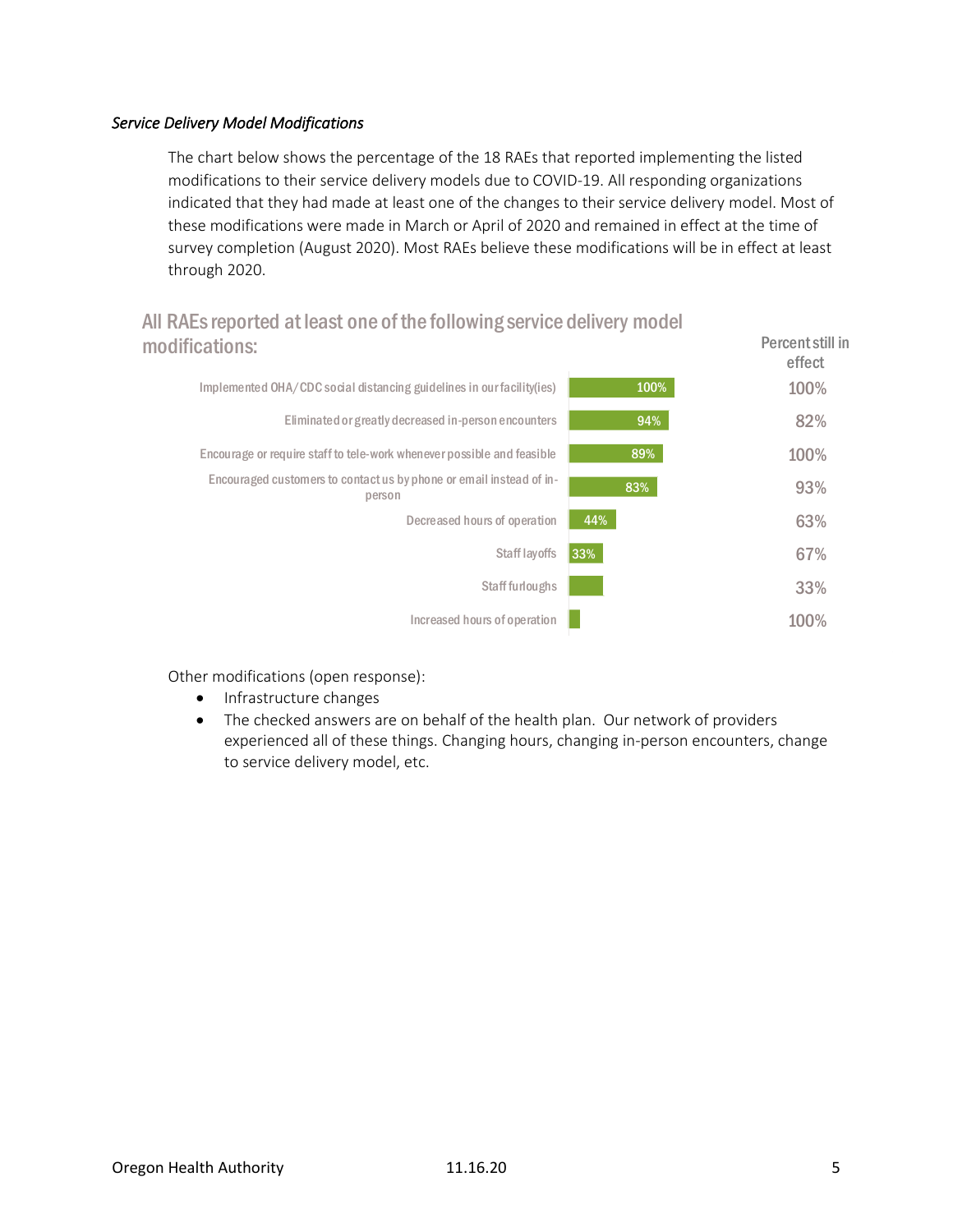## *Payment Strategies to Support Affected Providers*

"Affected Providers" are providers who have experienced or are expected to experience a sharp decline in revenue due to COVID-19.

The survey assessed whether RAEs implemented six different payment strategies to support their affected providers (see list below). On average, RAEs reported implementing two of the payment strategies and all but one RAE reported utilizing at least one of the strategies due to COVID-19. (Range: 0-6; Mean: 2.0)

The most frequent strategies utilized were relaxing quality metrics performance measurements (72.2%) and pre-paid incentive dollars that were originally associated with quality metrics performance (61.1%).

### Strategies implemented due to COVID-19

Strategy 1: Offered advance payments based on average historical monthly payments (per member per month (PMPM) with required quality metrics

Strategy 2: Offered advance payments based on average historical monthly payments PMPM without required quality metrics

Strategy 3: Pre-paid incentive dollars that were originally associated with quality metrics performance

Strategy 4: Relaxed quality metrics performance requirements

Strategy 5: Modified existing risk-sharing payment arrangements

Strategy 6: Eliminated risk-sharing (while maintaining the shared-savings)

# Percent that implemented strategy due to COVID-19



Other strategies utilized (open response):

- Cares Act relief and SBA grants
- We used 2019 and 2020 quality funds as provider sustainability payments for primary care and specialty care providers. We also provided early settlement payments to providers participating in risk arrangements. We also expanded telehealth coverage, with increased reimbursement to be equivalent to in person visits and allowed flexibility in technology platforms. We also suspended performance based programs to provide full payment in our commercial insurance programs.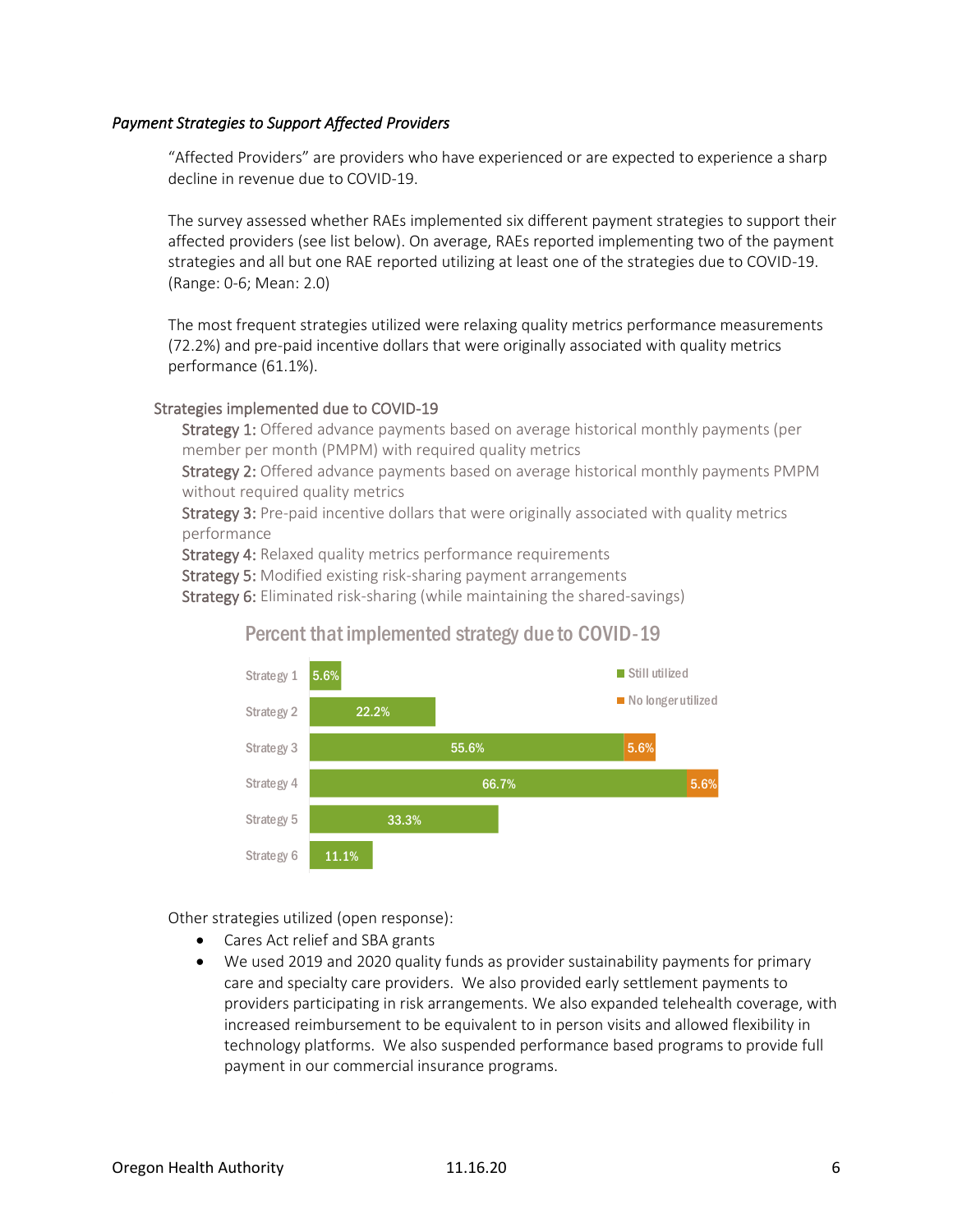## *Payment Strategies to Support Affected Providers (cont'd)*

Other strategies utilized (open response) (cont'd):

- The agency allows staff that cannot work at home due to privacy and/or safety issues work from their office location.
- started a free prescription delivery for high risk individuals to reduce exposure. Encourage clients to drive themselves and receive reimbursement.
- Made revenue stipend payments to providers on fee-for-service reimbursement who have been negatively impacted by COVID-19 in amounts equal to the previous year (2019) utilization and claims experience.
- Prepaid for services based upon provider needs.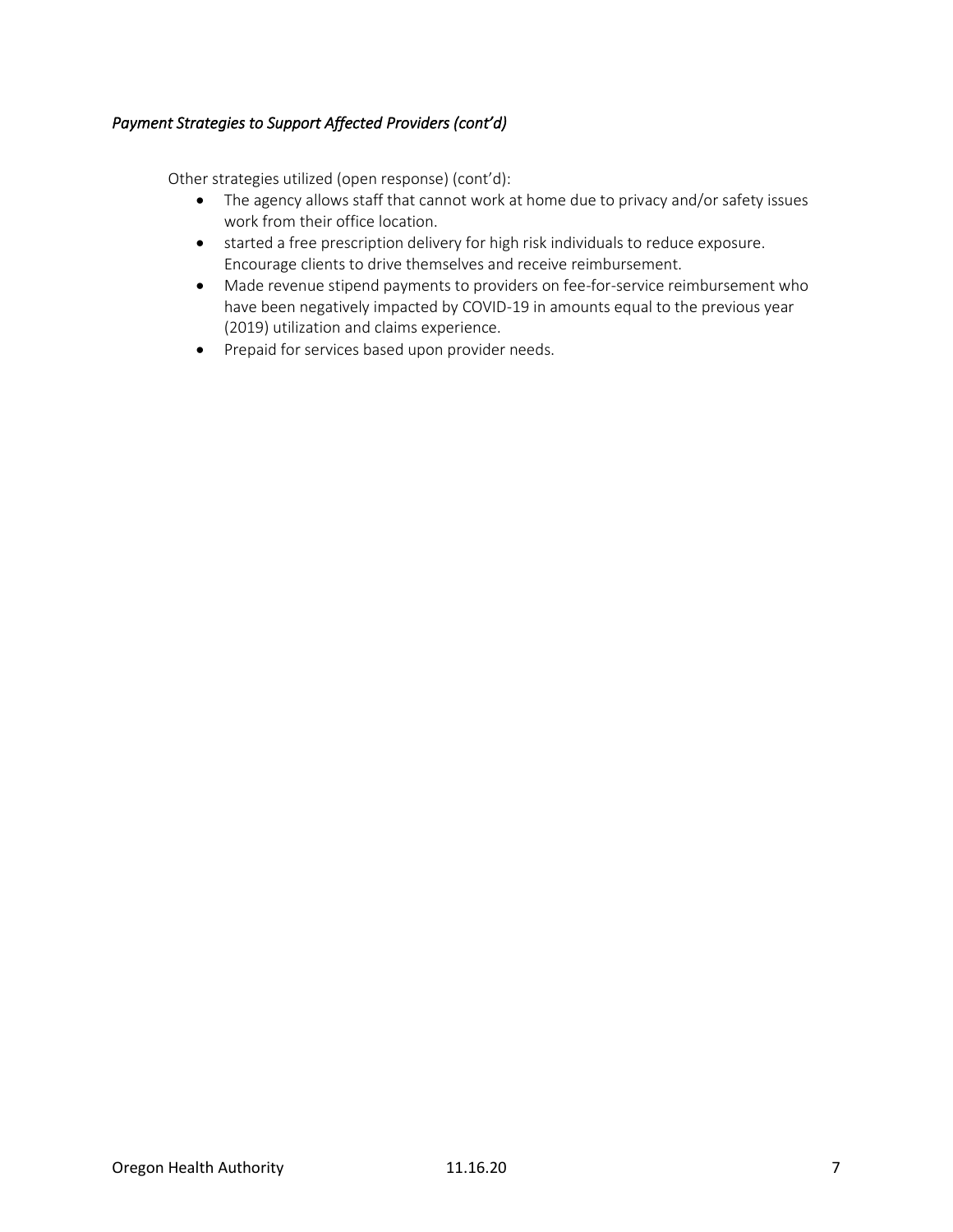## Appendix 1: What have you been learning about how affected providers are doing?

**"Affected Providers" are providers who have experienced or are expected to experience a sharp decline in revenue due to COVID-19. What have you been learning about how affected providers are doing?**

Utilizing CARES money resources.

Learning telehealth has been challenging.

We have experienced a sharp decline in program income due to COVID-19. HRSA and CMS have helped greatly with current short-falls. This cannot be sustainable into the future. This uncertainty coupled with the increased hazards of the work are exhausting. The concerns about childcare and school are huge. It is difficult to plan for the unknowable.

We have been sharing State wide results of impact which has been helpful. Some limited information from Public Health. HOSCAP reporting. All have kept us some what informed.

Youth SUD outpatient and youth residential treatment utilization have dramatically declined due to COVID. We believe this is a result of the primary systems normally in place to identify struggling youth have all been affected by COVID (Schools, Athletics, Juvenile Justice, etc) and the kids are not being identified, referred and served as a result. The youth residential referrals we do receive are off the charts with mental health, physical health and behavioral acuity that excludes them from admission to our program as they need a locked facility to ensure their safety. Kids are not getting into to treatment early enough and as a result their SUD and mental health problems escalate to the point that they are finally identified when they are admitted to the Emergency Room for overdose, injury or other behavioral/mental health behaviors. They need to be identified and start treatment earlier; that is the number one predictor of the best long term outcome for youth substance use disorders. Our youth residential programs (and other youth res programs) are sustaining on available COVID relief dollars at this time. Outpatient youth substance use treatment utilization has nearly stopped (which affects the youth residential utilization). Alternatively, outpatient mental health treatment utilization has increased Luckily, last year we expanded our outpatient services from SUD only to providing mental health services and that is keeping us afloat. If we had remained SUD outpatient only we would be closing all of our outpatient programs due to the lack of utilization from COVID.

Many of our providers are struggling financially, and we have pushed out sustainability funds that have helped for now and will be assessing future support. Our provider networks have changed their care delivery model, adjusted the way they engage with their populations, and changed their staffing models. They have been experiencing burnout (and emotional and moral fatigue). The next few months could be quite difficult for primary care in particular to continue being on the front lines without the resourcesthey need, which still includes the lack of adequate testing and PPE in addition to revenue needs for investments like building changes (plexiglass, ventilation systems, etc.) and telehealth equipment, training, and navigation for patients. Some network providers were in the middle of opening new locations/service models right before the pandemic hit so the decrease in patient care is hitting some of these providers harder than a normal ramp up would under "normal" circumstances. Telehealth is still under-utilized b/c of members lack of access to technology and wifi. We financially supported clinics to bridge the gap, we are going to need to do more to address individual member needs. Impacted providers have struggled financially. The reopening of dental offices required structural modifications to physical office space as well as policies and procedures to create a safe clinical environment, social distancing, infection control practices, etc. We do not anticipate dental offices will return to full capacity until after the pandemic.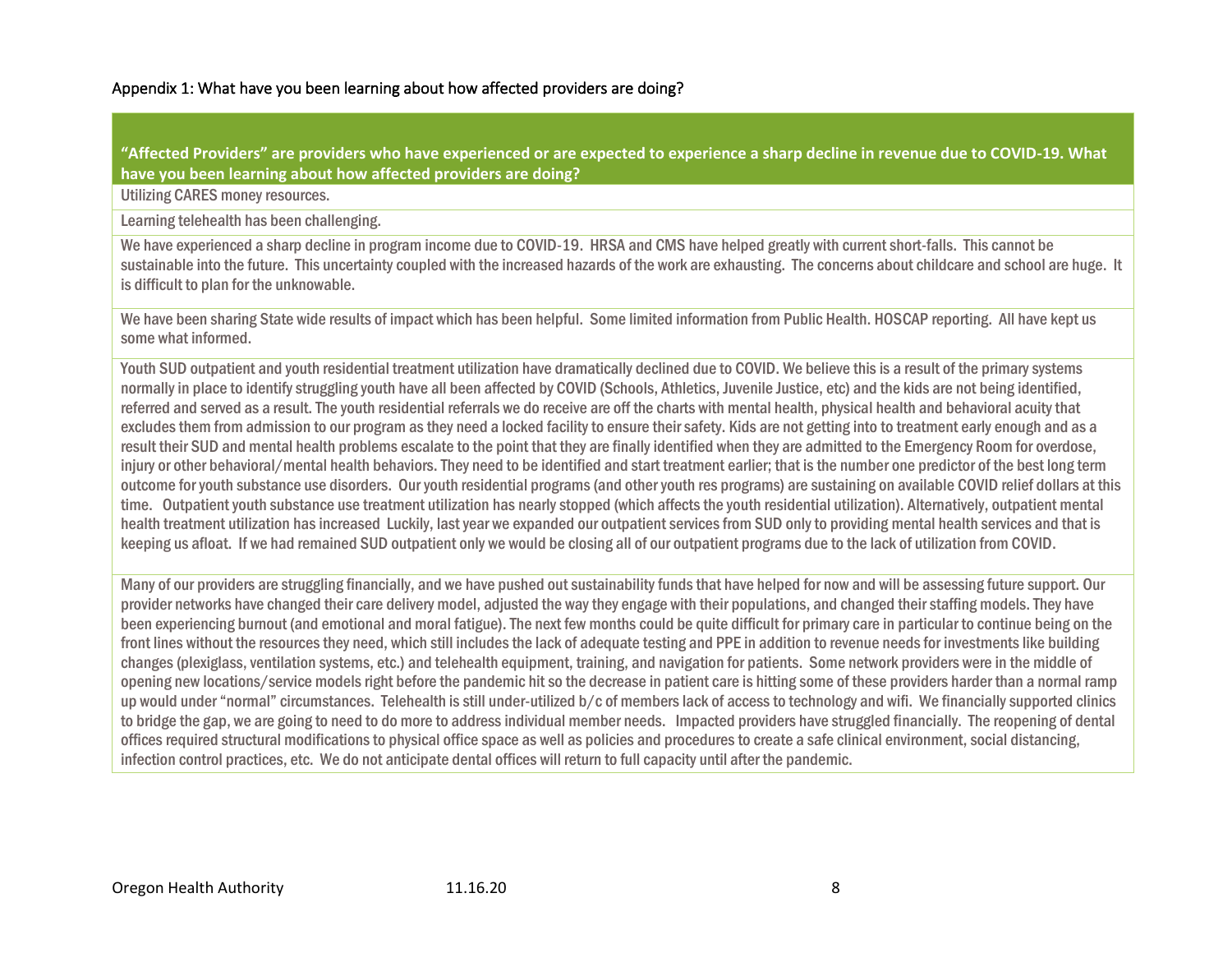**"Affected Providers" are providers who have experienced or are expected to experience a sharp decline in revenue due to COVID-19. What have you been learning about how affected providers are doing?**

We saw a sharp drop in volume/revenue in March/April/May. We are slowly recovering and back to around 70-100% of normal volume depending on the specialty. The biggest barrier is patients reluctance to come in for "elective" procedures such as colonoscopy, mammogram AWVs etc…And there is not complete parity in revenue between in person/video/phone visits. So even if we get back to 100% volume our revenue will not be back.

We have a sub-capitated / assignment model, so providers have done OK.

Like all patient-facing health care workers, providers have found a different level of significant stress than their normal work. COVID-19 required all providers to do things differently, from treatment modalities to use of technology to communicating with patients and families to financial implications with their practice and personal needs with their families. Providence has multiple programs in place through our spiritual care, compassionate care and behavioral health teams that focus on supporting providers through one-on-one services. These programs help providers handle their stress, anger, sadness and frustrations – as well as their educational and physical needs – that we know will continue while we deal with this pandemic.

some provider program(s) are at risk of closure due to inability to work with clients because of inability to do social distancing due to space and acuity of clients

Apply for Payroll Program Protection, furloughing staff, increasing technological service delivery (2nd response: We have seen around a 30% drop in billing.)

affected providers have struggled to remain open with the decrease in transportation needs

We have experienced a decrease in utilization for services which is being translated by the CCO as decreased need. This is concerning as the capitation rate currently being paid is based on utilization and penetration rates.

Providers in our region have significantly increased the utilization of telehealth. Creative solutions to reach individuals with no or limited broadband connection have been implemented in rural/frontier Oregon as well - eg. allowing members/consumers to use company broadband connections or hot spots in the parking lot while delivering telehealth services. Providers of residential services have had to scramble to find Personal Protective Equipment (PPE). This has been a group undertaking and we have helped to support the providers in our region to access vendors and equipment. Some providers have applied for assistance via CMS. GOBHI has provided revenue stipend payments to some providers who are paid on a FFS basis vs. capitation. This funding came from the early release of the withhold to EOCCO, passed to GOBHI for behavioral health providers experiencing revenue challenges.

Dental providers have experienced significantly reduced revenue streams and increased supply costs for masks and other protective equipment. As restrictions are lessened, dental offices are struggling to find adequate staffing as employees are reluctant to return due to the fear of the pandemic and or are unable to find adequate child care.

Fee-for-service payments are down by about 30% so far. Fortunately, we have some all-inclusive PMPM contracts and APMs that have helped us weather this storm. I am becoming more concerned about 2021; we have built a large workforce who concentrate on quality metrics and prevention. We have learned to count on funds related to achieving quality goals. With reduced in-person visits, it will be difficult to achieve goals that would provide revenue in 2021 (for 2020 performance)

I've learned that it is affecting the health care industry across the board.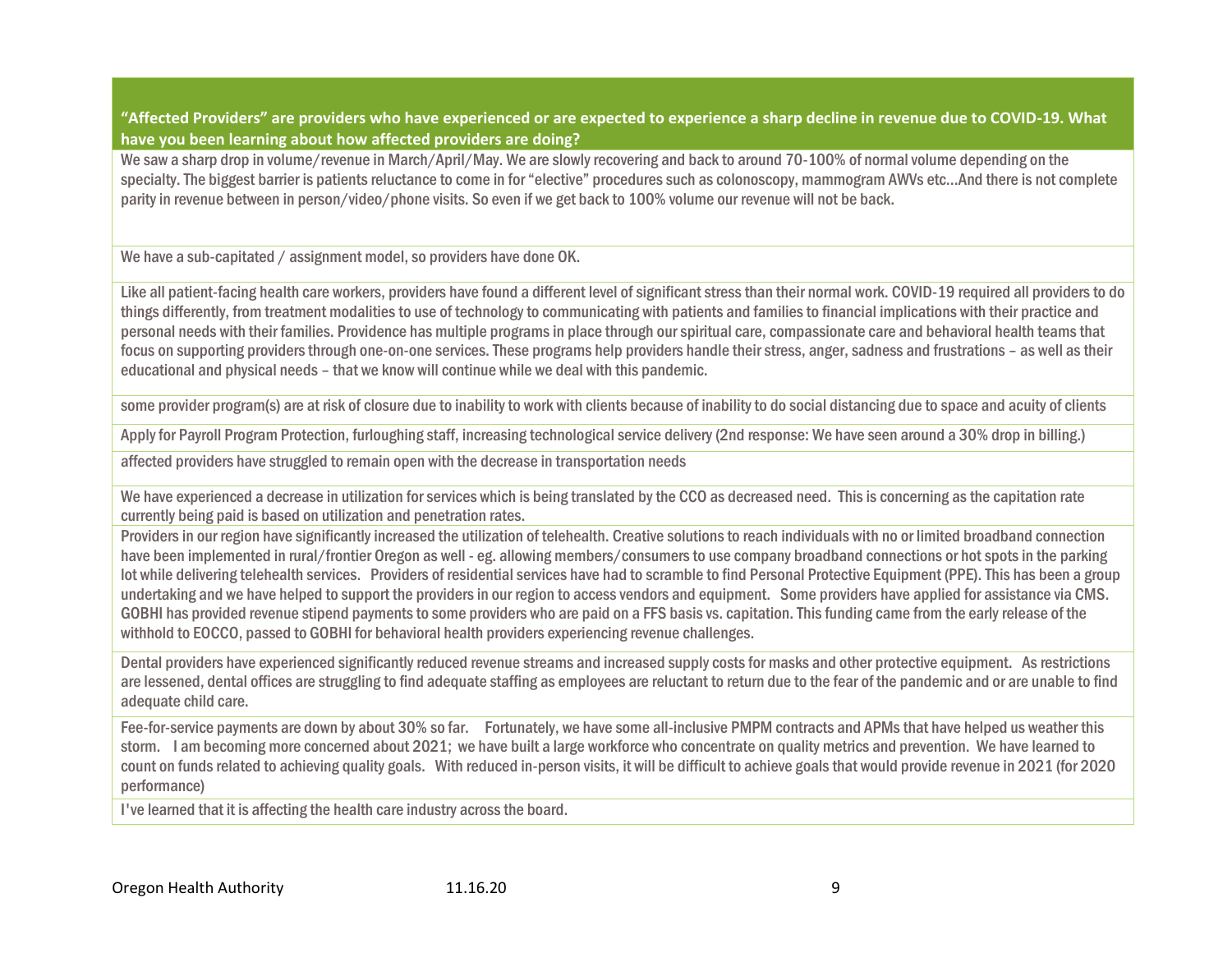# Appendix 2: Please describe your provider financial support strategies in 1-2 paragraphs. Your summary will be shared online:

**We are trying to help the public understand how the health system is supporting providers. Please describe your provider financial support strategies in 1-2 paragraphs. Your summary will be shared online:**

| <b>Service Category of RAE</b>                | <b>Response</b>                                                                                                                                                                                                                                                                                                                                                                                                                                                                                                                                                         |
|-----------------------------------------------|-------------------------------------------------------------------------------------------------------------------------------------------------------------------------------------------------------------------------------------------------------------------------------------------------------------------------------------------------------------------------------------------------------------------------------------------------------------------------------------------------------------------------------------------------------------------------|
| <b>Behavioral Health Services</b>             | We are seeking additional financial support from our donors as well as local, Foundation, State and Federal COVID relief<br>grants to help cover new costs associated with the pandemic (including things like Telehealth infrastructure, PPE and facility<br>changes to support social distancing efforts) and to offset lost revenue due to decreased utilization of services.                                                                                                                                                                                        |
| <b>Behavioral Health Services</b>             | providing capacity payments to maintain specialty services for high risk children and youth                                                                                                                                                                                                                                                                                                                                                                                                                                                                             |
| <b>Behavioral Health Services</b>             | Paying staff for full work hours even though they are taking time off to manage stress. Finding work for staff that have reduced<br>duties since patients are not being seen in the office, so they are paid their regular amount. Making no interest loans available<br>to staff. (second answer: We are not seeing overt financial support from OHA regarding service delivery at this time.)                                                                                                                                                                         |
| <b>Behavioral Health Services</b>             | We are continuing to support clients using virtual platforms, telephone or telehealth, to remain engaged in mental health and<br>substance use treatment.                                                                                                                                                                                                                                                                                                                                                                                                               |
| <b>Behavioral Health Services</b>             | We employ our providers.                                                                                                                                                                                                                                                                                                                                                                                                                                                                                                                                                |
| <b>Dental Services</b>                        | Advantage Dental has a sub-capitated payment model for independent contracted providers, and we also have a system of 59<br>staff model offices throughout Oregon. For our staff model system, we did not layoff or furlough employees. For our sub-<br>capitated providers, we did not modify existing payment arrangements to support network sustainability. Our value based<br>payment model has been modified to provide additional financial support to providers.                                                                                                |
| <b>Dental Services</b>                        | We have tried to listen to providers and support them in the way that best meets their needs. We have made early payments<br>and have used our purchasing capabilities to assist providers who have been unable to get supplies they needed to safely<br>provide care to their patients.                                                                                                                                                                                                                                                                                |
| <b>Hospital and Physician Services</b>        | We did get prepayment for incentives related to quality. The relaxed quality metrics mean we are paid for reporting only for<br>this year which I believe OHA mandated. As patients are not being seen, the CCO is sitting on premium dollars without<br>expense. There should be some reconciliation of this.                                                                                                                                                                                                                                                          |
| <b>Hospital and Physician Services</b>        | We held providers harmless for drops in productivity for the first few months of the pandemic. We then have held harmless for<br>not achieving quality metric performance if it was due to COVID 19.                                                                                                                                                                                                                                                                                                                                                                    |
| <b>Hospital and Physician Services</b>        | During the pandemic, we intentionally continued all salary and benefits in support of our providers, regardless of reduced<br>clinic schedules. Our intent was to provide a predictable source of income. Like most health systems across the country, as we<br>moved from the height of the first wave of this pandemic to recovery of services, we asked providers - based on a sliding scale<br>- to take a temporary reduction in compensation. For all providers, Providence continues to pay for benefits as we navigate<br>the path back to financial stability. |
| <b>Non-Emergent Medical</b><br>Transportation | As the transportation needs have become more limited, we are paying more attention to costs and finding the lowest cost<br>providers. We are attempting to spread the number of rides out between the available providers.                                                                                                                                                                                                                                                                                                                                              |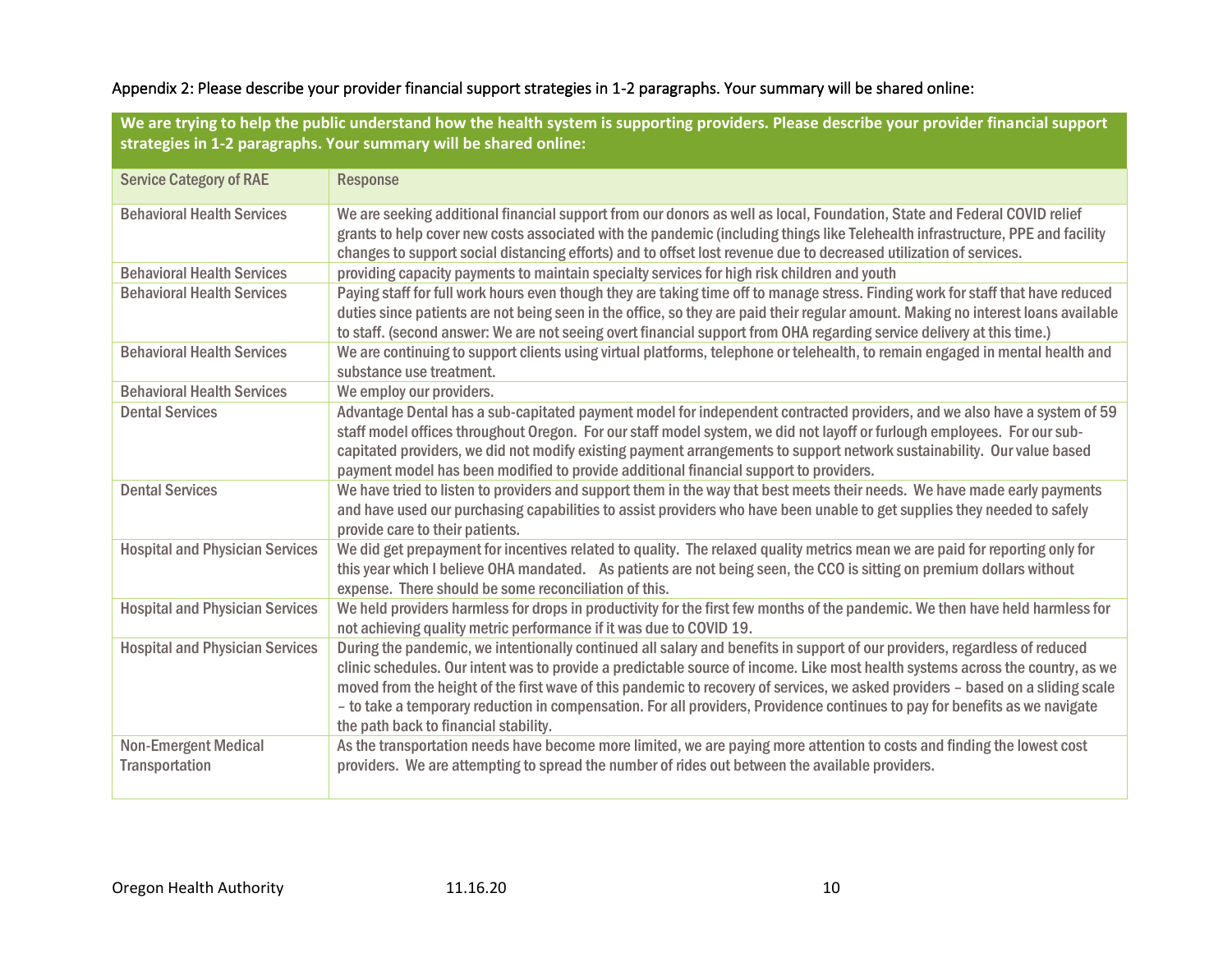**We are trying to help the public understand how the health system is supporting providers. Please describe your provider financial support strategies in 1-2 paragraphs. Your summary will be shared online:**

| <b>Service Category of RAE</b>                            | <b>Response</b>                                                                                                                                                                                                                                                                                                                                                                                                                                                                                                                                                                                                                                                                                                                                                                                                                                                                                                                                                                                                                                                                                            |
|-----------------------------------------------------------|------------------------------------------------------------------------------------------------------------------------------------------------------------------------------------------------------------------------------------------------------------------------------------------------------------------------------------------------------------------------------------------------------------------------------------------------------------------------------------------------------------------------------------------------------------------------------------------------------------------------------------------------------------------------------------------------------------------------------------------------------------------------------------------------------------------------------------------------------------------------------------------------------------------------------------------------------------------------------------------------------------------------------------------------------------------------------------------------------------|
| <b>Other</b>                                              | In response to the Public Health Emergency CareOregon has made every effort to stabilize and support our network and<br>member's care delivery. We are aligned with OHA's efforts to and are making every feasible effort to ensure member access<br>and support network capacity. Our efforts to date have focused on: • Stabilizing provider's operations and workforce by<br>prepaying revenue to buffer any disruption to care due to COVID 19. • Addressing health disparities through increased<br>testing support, investing in business infrastructure needs arising from COVID 19, and increasing technology adoption<br>through the early release of Quality Pool Dollars. . Supporting direct and in-person acute services for culturally specific<br>provider workforce through dedicated funding and increased engagement of Traditional Health Workers. • Reducing<br>administrative burden through simplification of contracts and reporting deliverables. During this extended period of<br>uncertainty we are continuing to identify and support our member, provider, and network needs. |
| <b>Other</b>                                              | Most of the behavioral health funding that we manage is paid out in capitation payments to Community Mental Health<br>Programs (providers). Under this financing model, providers have not experienced a decline in revenue. Residential SUD and<br>children's psychiatric services are paid on a fee-for-service reimbursement model. We made revenue stipend payments to<br>providers operating on fee-for-service reimbursement who have been negatively impacted by COVID-19 based upon an<br>analysis of previous year (2019) utilization and claims experience.                                                                                                                                                                                                                                                                                                                                                                                                                                                                                                                                      |
| <b>Physician and Behavioral</b><br><b>Health Services</b> | Providers continue to provide services and receive compensation for services.                                                                                                                                                                                                                                                                                                                                                                                                                                                                                                                                                                                                                                                                                                                                                                                                                                                                                                                                                                                                                              |
| <b>Physician and Behavioral</b><br><b>Health Services</b> | Our providers are paid a salary regardless of their patient panels. Our providers do have incentive arrangements based on<br>quality performance. We have relaxed these targets due to the pandemic.                                                                                                                                                                                                                                                                                                                                                                                                                                                                                                                                                                                                                                                                                                                                                                                                                                                                                                       |
| <b>Physician and Behavioral</b><br><b>Health Services</b> | KHP has made the commitment that their providers and staff will not suffer financially through this pandemic. We have<br>created a PTO bank that can be accessed if time is lost due to COVID-19 illness or isolation. We are providing equipment,<br>software and support for telehealth and home use. KHP is providing alternate schedules when possible and providing the<br>ability to cash in PTO if needed. We will continue to pay full wages as long as possible in the face of reduced productivity and<br>reimbursement.                                                                                                                                                                                                                                                                                                                                                                                                                                                                                                                                                                         |
| <b>Physician and Behavioral</b><br><b>Health Services</b> | As an FQHC, we have received support from HRSA in dealing with the public health emergency.                                                                                                                                                                                                                                                                                                                                                                                                                                                                                                                                                                                                                                                                                                                                                                                                                                                                                                                                                                                                                |